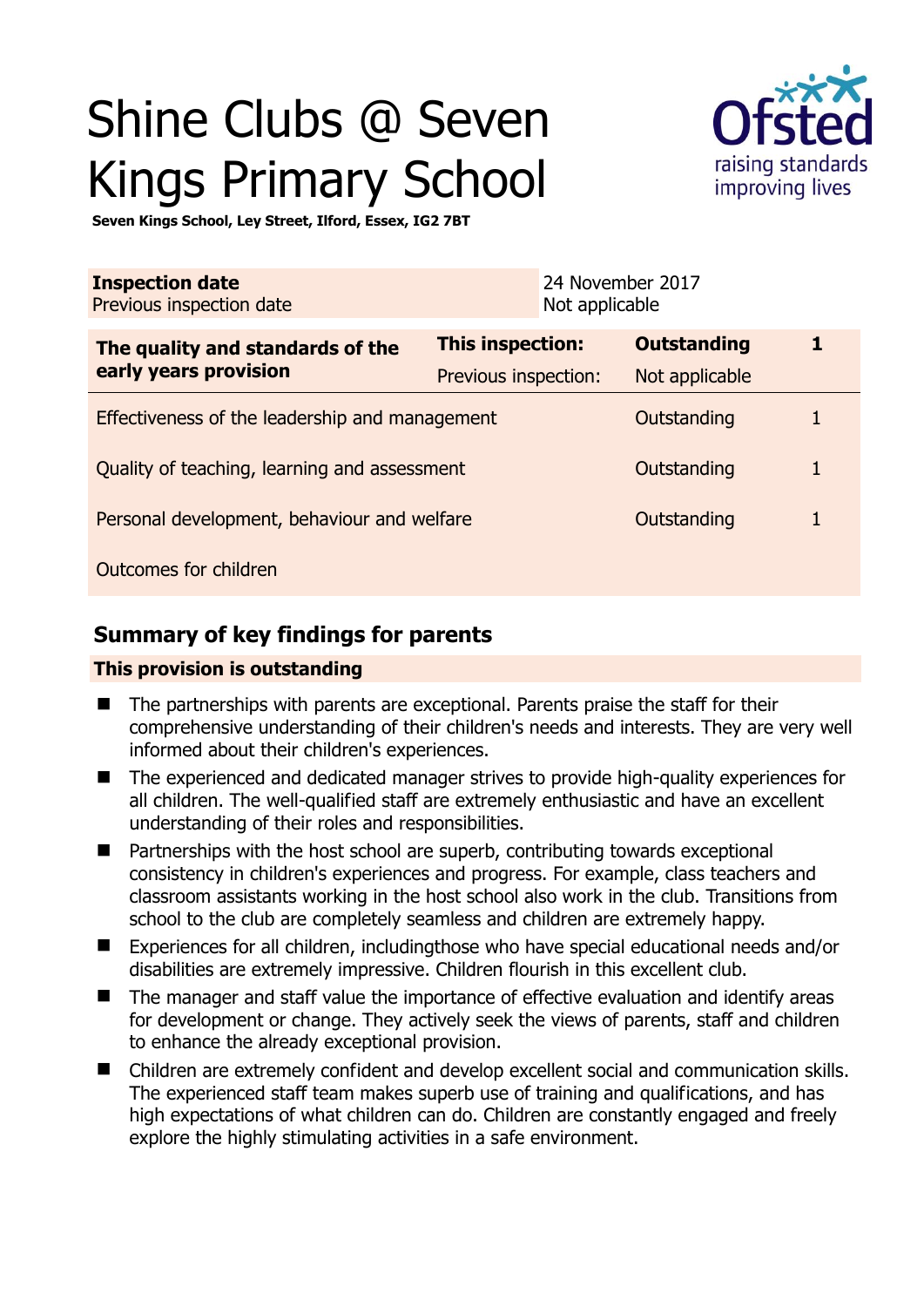## **What the setting needs to do to improve further**

## **To further improve the quality of the early years provision the provider should:**

 $\blacksquare$  continue with the excellent ongoing plans to develop the outdoor space, to further enable children to gain access during the winter months.

## **Inspection activities**

- The inspector observed children taking part in a range of activities.
- The Inspector spoke to staff and observed their interaction with the children.
- The inspector discussed children's progress and development.
- The inspector spoke to parents to take account of their views.
- The inspector sampled a wide range of documentation, including evidence of staff suitability checks and attendance registers.

### **Inspector**

Christine Lamey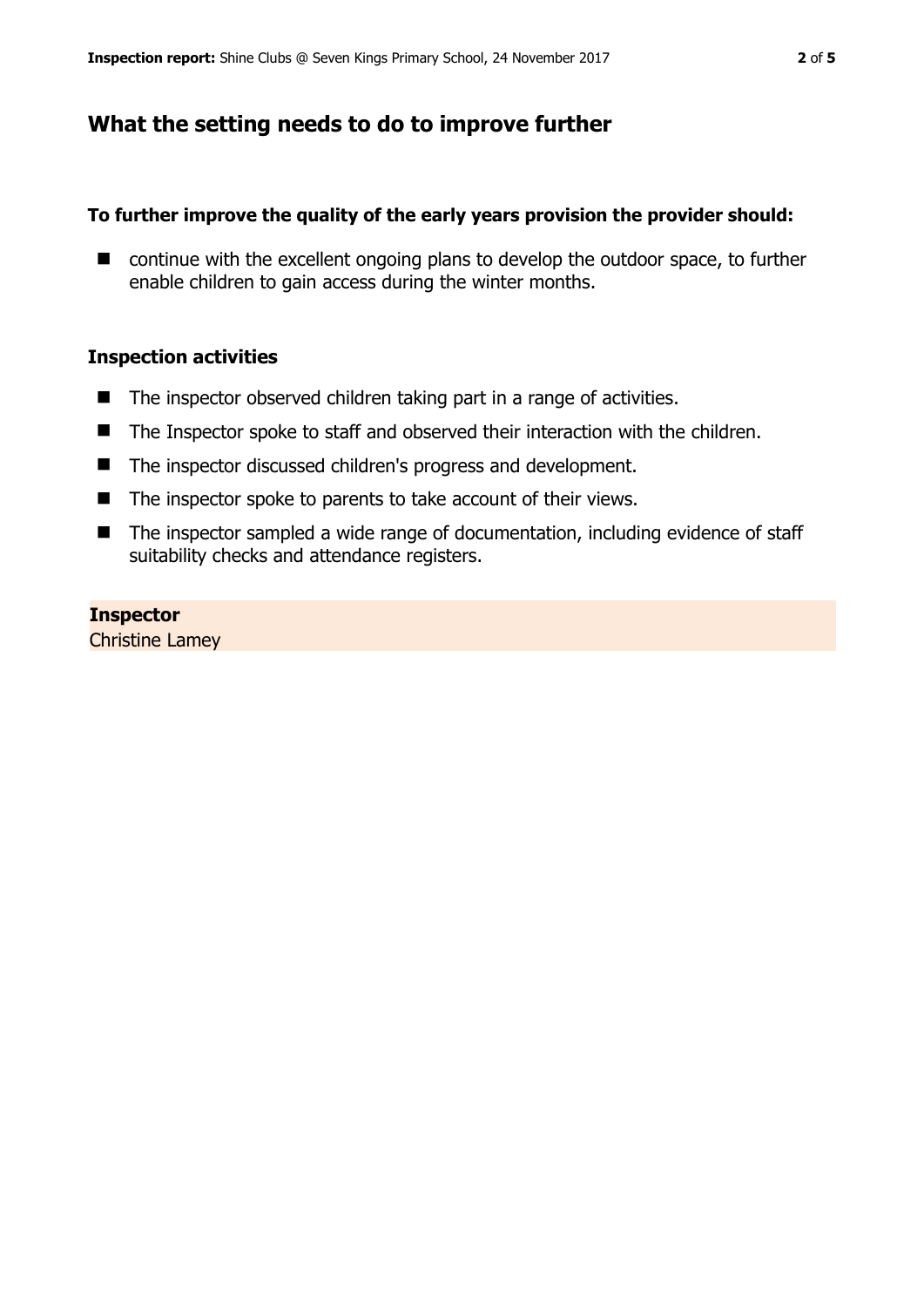## **Inspection findings**

#### **Effectiveness of the leadership and management is outstanding**

Safeguarding is effective. The leaders and manager place the well-being of children as their utmost importance. Staff are extremely confident in their understanding of child protection matters, including the use of social media. They are vigilant in promoting children's welfare. The manager's dedication, high attention to detail and excellent leadership skills inspires all those that work with her. She clearly understands her obligations to implement the statutory requirements. She is highly focused in her supervision and support of staff. The manager has thorough performance management procedures in place. For example, she carries out regular team meetings and staff observe each other as they work. This is combined with rigorous induction and supervision procedures. Many parents were keen to speak to the inspector during the inspection. All parents consistently expressed praise and gratitude for the quality of care they feel their children receive, from every member of the exceptionally caring staff team.

### **Quality of teaching, learning and assessment is outstanding**

Children benefit from the opportunity to enjoy physical activities and team games. They develop an awareness of how this contributes to being healthy and are able to manage their personal needs for themselves. Staff consistently focus on children's individual needs. Their teaching and interaction skills are extremely good, children thoroughly enjoy their time at the club and are eager to attend. The managers and staff play alongside children while sharing extensive ideas and suggestions. For example, as children act out their favourite story and make puppets to further enrich their activity, staff pose questions and ideas that help them to problem solve and develop their imagination.

## **Personal development, behaviour and welfare are outstanding**

Children are at the centre of this vibrant club. Their voices are heard through discussions and accurate observations. Their ideas are highly regarded, showing that there is a strong caring attitude towards the children. For example, children are fully involved in planning their activities and are encouraged to contribute to written feedback at the end of every session. Children thoroughly benefit from regular outdoor experiences, where they can learn new skills, manage risks and explore new interests through their play. However, the manager recognises access could be more regular during the winter months. Although, extremely well-planned activities and games provide excellent opportunities for children to follow instructions, listen and communicate, while at the same time developing confidence and physical skills. For example, children excitedly join in with a music and movement session. They stand still when the music stops, and make excellent use of the indoor space to support their physical development, during the dark winter evenings. Children's behaviour is exceptional;they have devised the club rules and manage them for themselves.

### **Outcomes for children**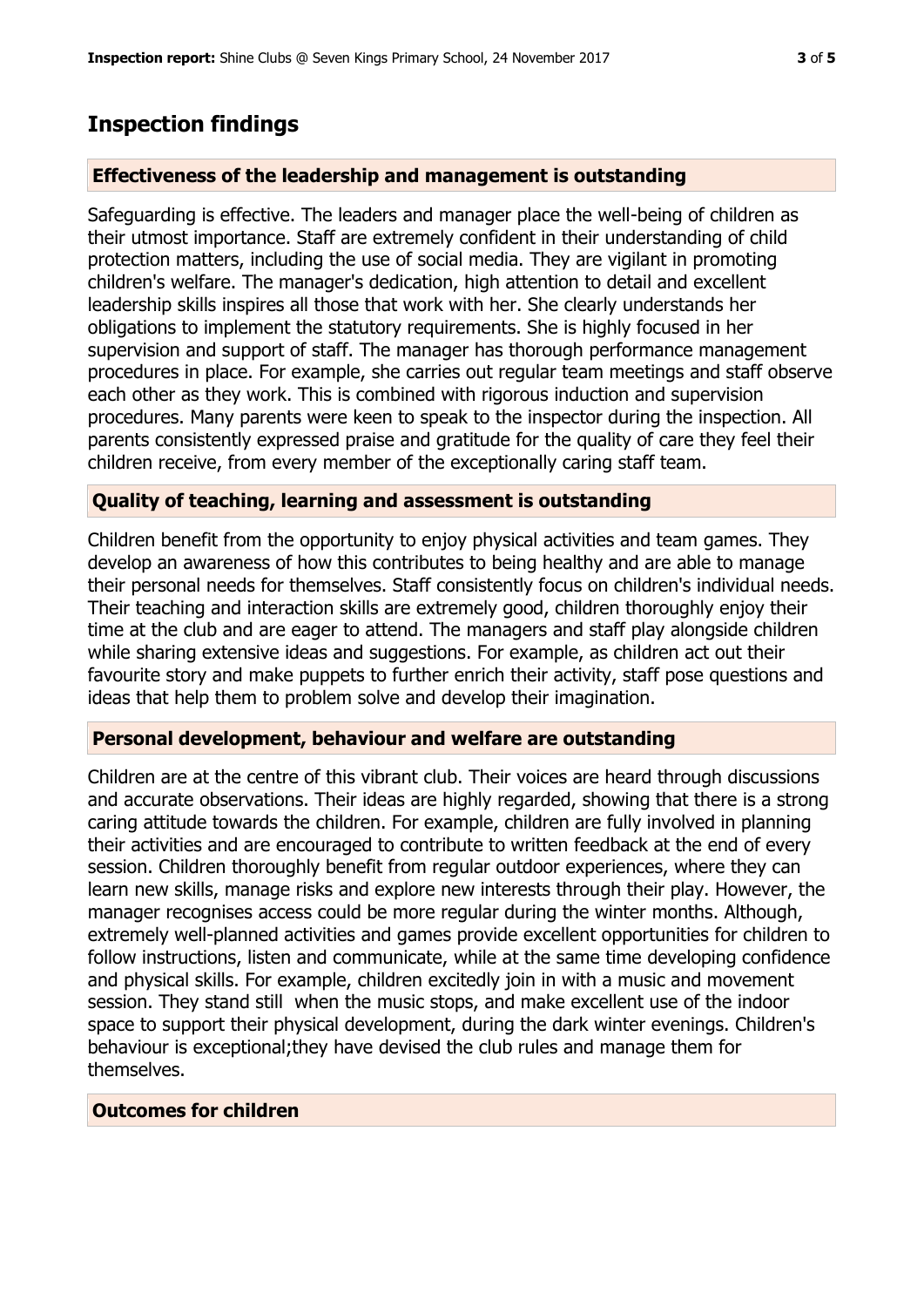# **Setting details**

| Unique reference number                             | EY496152                                                                             |  |
|-----------------------------------------------------|--------------------------------------------------------------------------------------|--|
| <b>Local authority</b>                              | Redbridge                                                                            |  |
| <b>Inspection number</b>                            | 1032164                                                                              |  |
| <b>Type of provision</b>                            | Out of school provision                                                              |  |
| Day care type                                       | Childcare - Non-Domestic                                                             |  |
| <b>Registers</b>                                    | Early Years Register, Compulsory Childcare<br>Register, Voluntary Childcare Register |  |
| Age range of children                               | $4 - 8$                                                                              |  |
| <b>Total number of places</b>                       | 50                                                                                   |  |
| Number of children on roll                          | 89                                                                                   |  |
| Name of registered person                           | <b>Shine Clubs Limited</b>                                                           |  |
| <b>Registered person unique</b><br>reference number | RP901393                                                                             |  |
| Date of previous inspection                         | Not applicable                                                                       |  |
| <b>Telephone number</b>                             | 0701 740 4730                                                                        |  |

Shine Clubs @ Seven Kings Primary School registered in 2015. It is situated in Seven Kings, within the London Borough of Redbridge. The setting operates Monday to Friday, before and after school, term time only, from 7.15am to 8.45am and 3.10pm to 5.50pm. The setting currently employs four members of staff, including the manager. Of these, one member of staff holds a qualified teacher's status, two hold early year's qualifications at level 3 and the other holds an early year's qualification at level 2.

This inspection was carried out by Ofsted under sections 49 and 50 of the Childcare Act 2006 on the quality and standards of provision that is registered on the Early Years Register. The registered person must ensure that this provision complies with the statutory framework for children's learning, development and care, known as the early years foundation stage.

Any complaints about the inspection or the report should be made following the procedures set out in the guidance 'Complaints procedure: raising concerns and making complaints about Ofsted', which is available from Ofsted's website: www.gov.uk/government/organisations/ofsted. If you would like Ofsted to send you a copy of the guidance, please telephone 0300 123 4234, or email enquiries@ofsted.gov.uk.